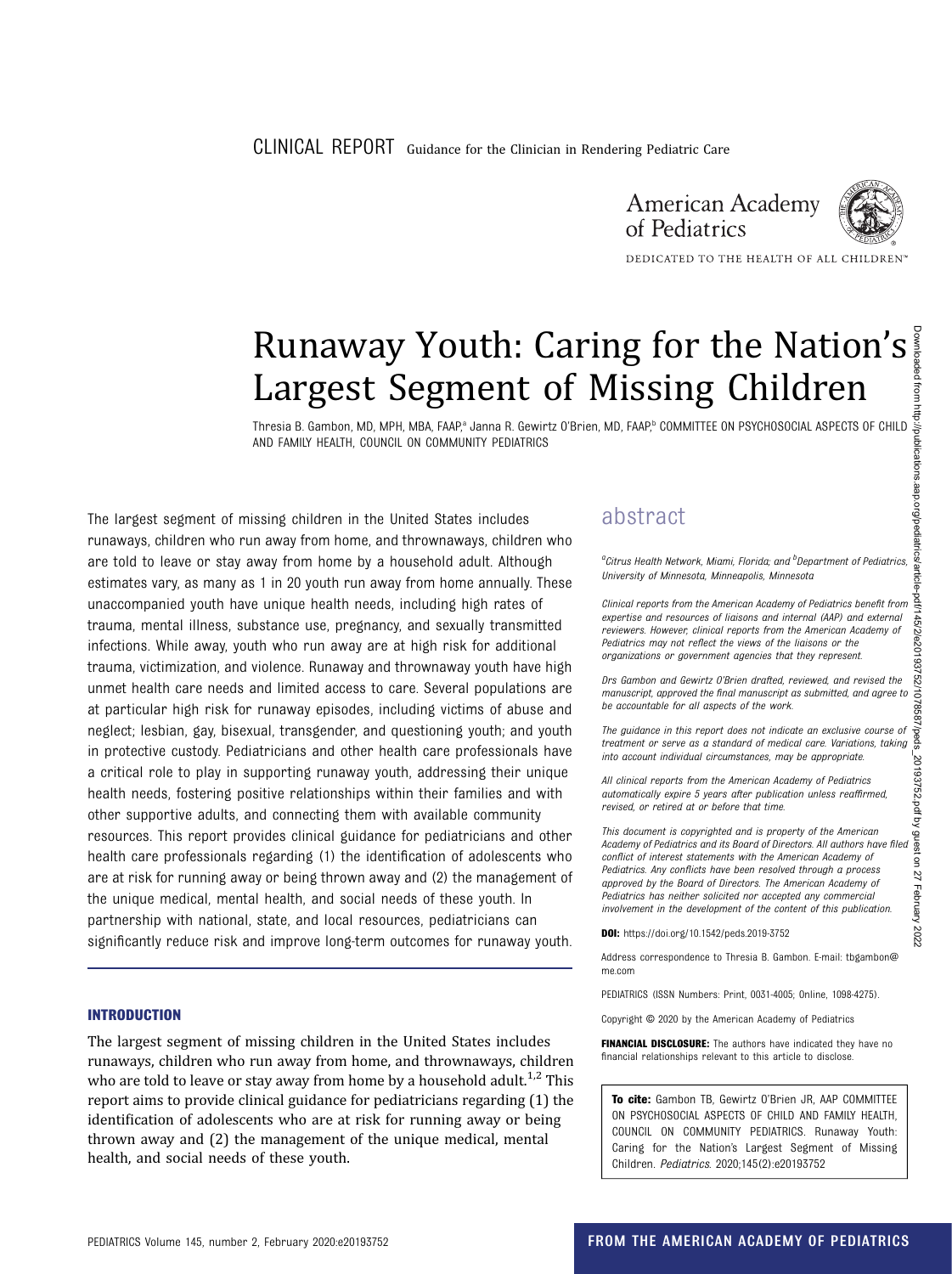There has been a considerable amount of research conducted in the area of runaway and thrownaway youth since the 2004 publication of the previous clinical report "The Pediatrician's Role in the Prevention of Missing Children."<sup>[3](#page-8-0)</sup> This clinical report expands on the previous report's discussion of youth who run away in the United States. Although estimates of the prevalence of running away vary depending on definitions, methodology, and population, the 2013 National Incidence Studies of Missing, Abducted, Runaway, and Thrownaway Children (NISMART-3), released by the US Office of Juvenile Justice and Delinquency Prevention in 2017, estimated that 413 000 children ran away or were thrown away in 2013, at a rate of 5.3 per 1000 children, comparable to previous NISMART cycles.<sup>[2](#page-8-0),[4](#page-8-0)</sup> Other studies have estimated that between 5% and 8% of adolescents run away every year. $5-8$  $5-8$  It is important that pediatricians understand this population so they can better serve these youth and families in clinical practice and in the community setting.

Unaccompanied adolescents who run away or who are asked to leave home have unique health needs. Before running away, many have learning disabilities, struggle with mental illness, experience school failure, or engage with peer groups who participate in high-risk behaviors.<sup>[9](#page-9-0)</sup> Many have experienced abuse or neglect before running away.[10](#page-9-0)–[13](#page-9-0) While away, these unaccompanied minors are at high risk for victimization and violence; substance use; risky sexual behavior, including survival sex; further absenteeism from school; and other associated negative health consequences.<sup>[9](#page-9-0)-[11,14](#page-9-0)-[19](#page-9-0)</sup>

# **DEFINITIONS**

According to the Office of Juvenile Justice and Delinquency Prevention, a runaway episode occurs when a child leaves home without permission and stays away overnight for at least 1 night (for children younger than 15 years) or 2 nights (for children 15 years or older). A thrownaway episode occurs when a child is asked or told to leave the home by a household adult or is prevented from returning home by a household adult for at least 1 night when no adequate alternative care is arranged.[2](#page-8-0)

Runaway and thrownaway episodes are grouped together because youth often fall into both categories. Information varies depending on who is interviewed regarding the circumstances; youth do not always view the circumstances the same way as the guardians and/or parents do.[20](#page-9-0) Twenty-two percent of youth described the episode as a combination of running away and being thrown out.<sup>[20](#page-9-0)</sup> In this report, the term "runaway" is used to refer to both categories, although the term "thrownaway" is occasionally used to be consistent with the data.

Runaways may not always be classified as missing children, making it difficult to quantify the problem. Many runaways are not considered missing because guardians and/or parents know the whereabouts of the youth. Youth who run away may stay with friends or other family members.<sup>[1,](#page-8-0)[20](#page-9-0)</sup> In addition, some runaways may not be reported missing because the guardians and/ or parents are not looking for them. There is a small category of children who are permanently abandoned and are often not included in data because they may not be reported as missing. $<sup>1</sup>$  $<sup>1</sup>$  $<sup>1</sup>$ </sup>

#### **DEMOGRAPHICS**

The total number of youth who run away is difficult to measure for a number of reasons, including inconsistent definitions and difficulty with sampling. $4$  The data regarding the incidence of running away vary by state and by study population. As noted previously, NISMART-3 estimated a prevalence of running away of 5.3 per 1000 children. $<sup>2</sup>$  $<sup>2</sup>$  $<sup>2</sup>$  In</sup> another study, published in 2006 on the basis of data from the 1996 wave of the National Longitudinal Study of Adolescent Health, authors reported that 6.4% of youth (nearly 850 000) had run away in the 12 months before the 199[6](#page-9-0) survey. $6$  By using the data from the National Longitudinal Survey of Youth (1997 cohort), it was found that nearly 1 in 5 youth ran away before age 18. A school-based survey of Minnesota youth in grades 8 through 11 revealed that between 4% and 7% of students had run away at least once in the previous year.<sup>[7,8](#page-9-0)</sup>

Each report of a missing child made to law enforcement is required by federal law to be entered into the Federal Bureau of Investigation National Crime Information Center (National Center for Missing and Exploited Children [NCMEC]).<sup>[21](#page-9-0)</sup> Some of the reports may be regarding the same child because a report can be made each time a child is missing. In 2017, 464 000 reports were made into this database. One role of the NCMEC, the national clearinghouse and resource center for missing and exploited children, is to help with finding these children. In 2017, the NCMEC assisted with more than 27 000 cases, including 25 000 runaways [\(missingkids.org](http://missingkids.org)). $21$ 

The Runaway Safeline, (1–800- RUNAWAY), formerly known as the National Runaway Switchboard, is a federally funded national resource that provides services to youth and their families [\(https://www.](https://www.1800runaway.org/) [1800runaway.org/\)](https://www.1800runaway.org/). The Safeline allows runaway and homeless youth or their parents to call for assistance or guidance; attain 24-hour referrals to community resources, including shelter, food banks, legal assistance, and social services agencies; and seek crisis intervention counseling.<sup>[20](#page-9-0)</sup> The Safeline handled more than 70 000 calls and electronic contacts in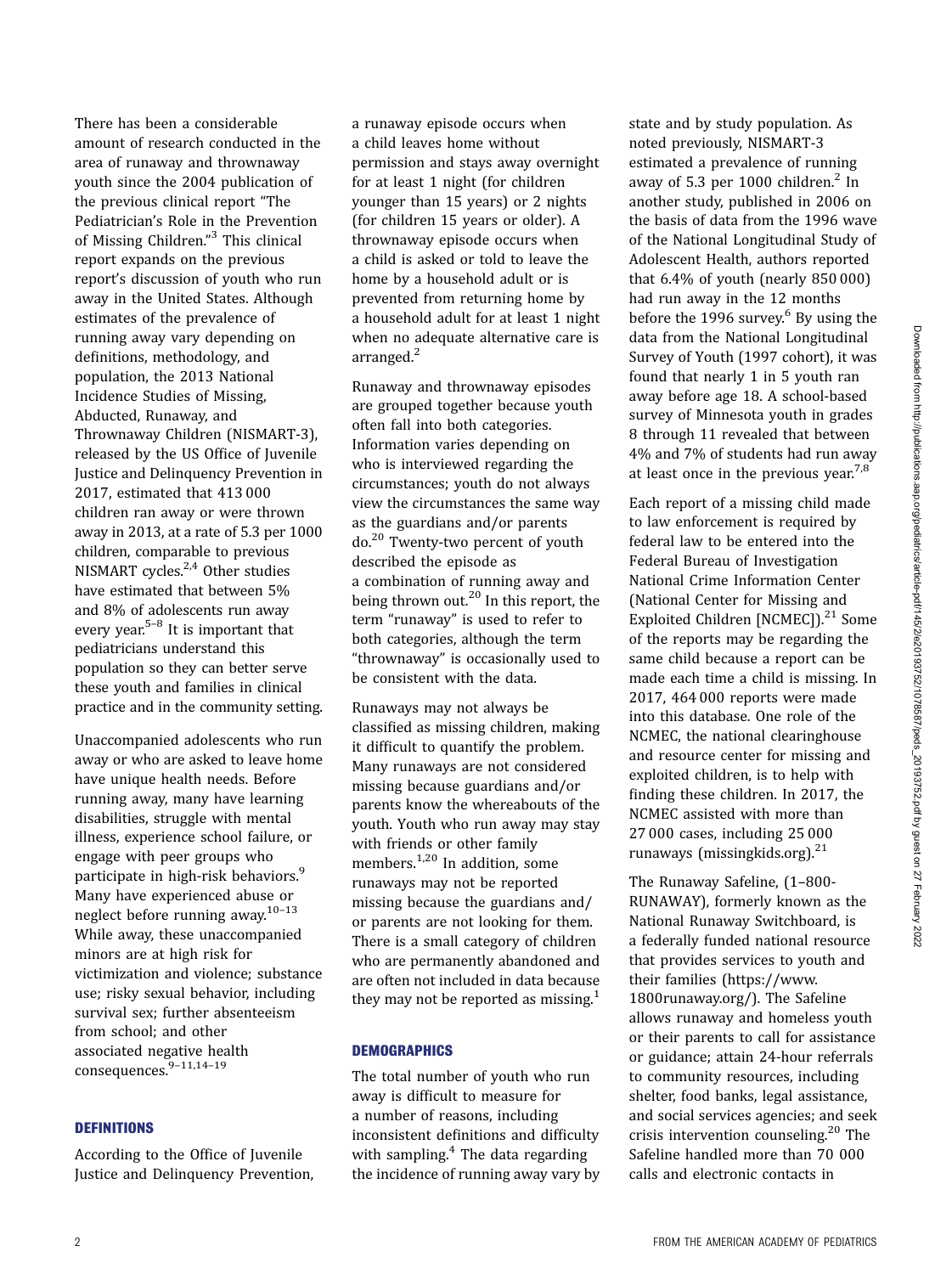2017.[22](#page-9-0) Of those contacts, 31% of contacts were about youth who were contemplating running away, 16% were about youth who had run away, 5% were about youth asked to leave home or prevented from returning home (thrownaway), and 9% were about youth experiencing homelessness. Approximately threefourths of the calls came from the affected youth.<sup>[22](#page-9-0)</sup> Research compiled by the National Opinion Research Center found that more than 70% of youth left home on the spur of the moment, 36% of youth planned to run in advance, and 23% of youth who were thrown out said they expected to be thrown out. $20$  This information was compiled from calls to the National Runaway Switchboard from 2000 to 2009, a comprehensive review of research on runaways, and new research conducted on youth in the streets and shelters in Chicago and Los Angeles between October [20](#page-9-0)08 and January 2010.<sup>20</sup> More than half of the adolescents reported that friends knew where they were, and 26% said that their parents knew their whereabouts. Only 13% of youth interviewed said that no one knew where they were.<sup>[20](#page-9-0)</sup> The NISMART-3 response rate was

not high enough to be able to break down the characteristics of the runaway episodes.[2](#page-8-0) Data from NISMART-2, conducted in 1999, reveal that 68% of runaways were between 15 and 17 years of age, 28% were 12 to 14 years of age, and 4% were 7 to [1](#page-8-0)1 years of age.<sup>1</sup> Runaway episodes are most likely to occur during the summer; runaways usually go between 10 and 50 miles from home. Twenty-three percent traveled more than 50 miles from home. Most were gone from 24 hours to 1 week. Seven percent of runaways were missing for 1 to 6 months. $9$ 

The data regarding the distribution of runaway youth from racial and ethnic minority backgrounds are inconsistent.<sup>[1](#page-8-0)</sup> Although racial and ethnic distributions have not been

reported for NISMART-3, NISMART-2 data suggest that youth of color may be slightly overrepresented among runaway youth. $1,2$  Research published in 2006 exploring the demographic profile of runaway youth in the United States using data from the National Longitudinal Study of Adolescent Health did not reveal significant differences in running away among racial and ethnic groups.<sup>[6](#page-9-0)</sup> However, more recent data from the National Runaway Safeline reveal that youth of color seem to be overrepresented among runaway youth in crisis who are connecting with the Safeline; 23% of those youth connecting identify as black or African American, compared with 14% of the general population.<sup>[22](#page-9-0)</sup> Morton et al $^{23}$  found similar results in 2018, revealing that black or African American youth were more likely to be homeless (including runaway episodes) than their peers. Although data on American Indian/Alaska Native youth who have run away are limited, an estimated 1 in every 130 American Indian/Alaska Native children go missing each year.<sup>[24](#page-9-0)</sup> The number missing is likely to be higher, but estimates of American Indian/ Alaska Native youth are limited because there is no centralized reporting system in tribal communities.<sup>[24](#page-9-0)</sup>

The data regarding the gender distribution of runaway youth are also mixed but consistently reveal that girls run away more often than boys.<sup>[6](#page-9-0)</sup> Sanchez et al<sup>6</sup> reported that female-identifying youth were more likely to have runaway. Data from the National Runaway Safeline reveal a similar trend. Among those youth connecting with the National Runaway Safeline in 2017, 69% identified as female, 29% identified as male, and 3% identified as either transgender or gender nonconforming. $22$ 

More than a decade of data suggest that lesbian, gay, bisexual, transgender, and

questioning (LGBTQ) youth are disproportionately represented among runaway and thrownaway youth. An estimated 20% to 40% of teenagers who are homeless identify as LGBTQ, compared with 4% to 10% of nonhomeless peers.  $25-28$  $25-28$  In a 2015 study of 434 homeless youth in Texas, 25% of youth identified as lesbian, gay, bisexual, transgender, or something else. $25$  The unique runaway experiences and health care needs of LGBTQ runaway youth are discussed in detail later in this report.

# HEALTH IMPACTS

A generation of research reveals that runaways are at high risk for adverse health outcomes, including disease, crime (both as victims and perpetrators), injuries, alcohol use, illegal drug use and sales, and sexual contact including abuse and activity.<sup>[1](#page-8-0),[9,10,15](#page-9-0)-[17](#page-9-0),[29](#page-9-0)</sup> It is critical that pediatricians are aware of the health implications of runaway episodes so that they can better care for these children. Many, but not all, runaways are homeless while away. The American Academy of Pediatrics (AAP) policy statement "Providing Care for Children and Adolescents Facing Homelessness and Housing Insecurity" details the health risks associated with homelessness.<sup>[30](#page-9-0)</sup> This section focuses on health risks associated with running away, although there is some overlap.

While away from home, youth are at high risk for poor sexual health outcomes, including pregnancy, sexually transmitted infections, and sexual exploitation and abuse.<sup>[17](#page-9-0),[31](#page-9-0)-[35](#page-10-0)</sup> Nearly half of female street youth and one-third of female youth living in emergency shelters report a history of pregnancy.[33,36](#page-10-0) Although not the focus of this report, runaways may become involved in sex trafficking or exploitation, including survival sex, which is sex in exchange for food, clothing, or housing. $1,15$  $1,15$  $1,15$  Readers are referred to the AAP policy "Child Sex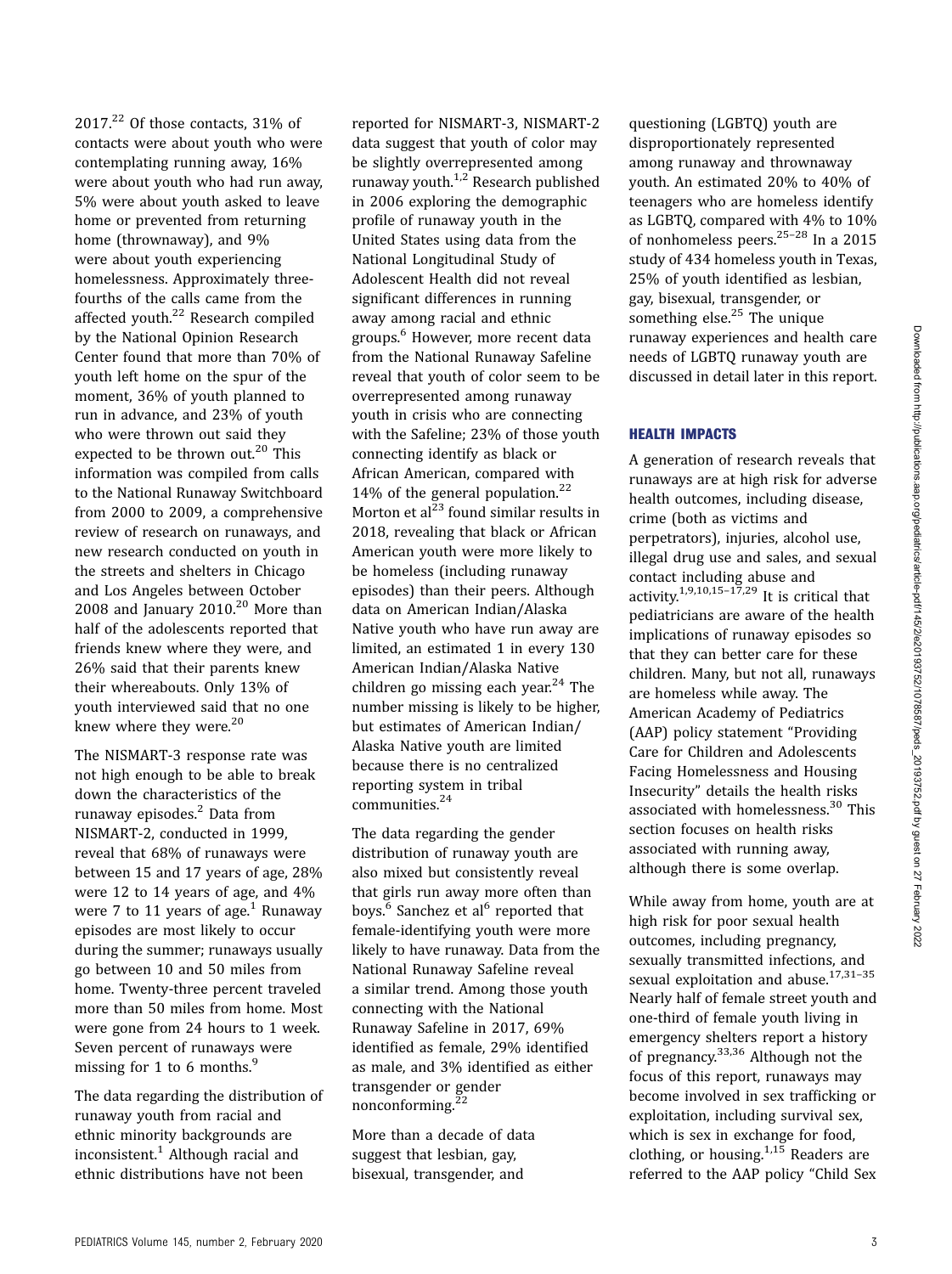Trafficking and Commercial Sexual Exploitation: Health Care Needs of Victims" and other publications for additional information on this critical topic.[37,38](#page-10-0) For youth who have been victims of abuse or neglect before running away or while away from home, pediatricians are mandated reporters. In states where sex trafficking is considered a form of abuse, pediatricians must make a formal report of suspected exploitation to law enforcement and to child protective services as well, if indicated.

Youth who run away are more likely to engage in substance use. $1,9$  $1,9$  $1,9$  In addition to the health consequences associated with substance use alone, substance use increases the risk of sexual assault and mental health consequences dramatically for runaway adolescents[.38](#page-10-0) In urban areas, these youth often join gangs or are involved in violent and/or drug-related criminal activity.<sup>[1](#page-8-0),[39](#page-10-0)</sup> They have a high likelihood of being affected by violence while away from home. $1,11$  $1,11$ 

Youth who run away experience higher rates of mental illness, including anxiety, depression, and suicidality.<sup>[1](#page-8-0),[9,14](#page-9-0)[,40](#page-10-0)</sup> Edinburgh et al<sup>[14](#page-9-0)</sup> showed that among runaway youth presenting to a child advocacy center, nearly a quarter had a history of a suicide attempt, compared with 13.7% of youth who had not run away. Older data from NISMART-2 revealed that 4% of endangered runaway and thrownaway youth had attempted suicide previously, but these data were not updated in NISMART-3. $<sup>1</sup>$  $<sup>1</sup>$  $<sup>1</sup>$  A 2004 study</sup> measuring the prevalence of mental health disorders among runaway and homeless youth in small- to midsized cities in 4 Midwestern states revealed significantly higher rates of mental health disorders when compared with age-matched peers.<sup>41</sup>

Unfortunately, runaways frequently risk further trauma while away,

including physical or sexual assault  $^{1,14,15,42}$  $^{1,14,15,42}$  $^{1,14,15,42}$  $^{1,14,15,42}$  $^{1,14,15,42}$  $^{1,14,15,42}$  $^{1,14,15,42}$  $^{1,14,15,42}$  Poor mental health is believed to be associated with street victimization among homeless and runaway youth.<sup>[38](#page-10-0)</sup> Running away puts youth at risk for exposure to additional trauma, further limits their social supports, and makes it difficult to access the necessary medical help for these disorders.<sup>[38](#page-10-0)</sup>

There is a strong association between substance use and runaway episodes, although a causal link has not been established.[9](#page-9-0),[14,](#page-9-0)[43](#page-10-0) It is unclear whether the use of drugs and/or alcohol precipitates running away or being asked to leave home or whether the circumstances associated with the episodes lead to increased substance use, although longitudinal studies suggest that the association is likely bidirectional.<sup>[9](#page-9-0)</sup> A 2013 study by Edinburgh et al $14$  of youth presenting at a child advocacy center revealed that 1 in 3 runaway youth met criteria for problem substance use, whereas 1 in 10 nonrunaway youth met criteria. NISMART-2 data revealed that 17% of runaway youth reported using "hard drugs"; 18% were in the company of someone known to be using drugs while away, and 19% of runaway and thrownaway youth surveyed were substance dependent. $1$ 

Running away also has long-term effects on educational success. Youth who run away multiple times are 18% more likely to drop out of high school.<sup>[44](#page-10-0)</sup> Youth who run away from home are less likely to graduate from high school. Seventy-five percent of runaway or homeless youth drop out of school.<sup>[19](#page-9-0)</sup>

# IDENTIFYING YOUTH WHO ARE AT RISK FOR RUNNING AWAY

There is no current, validated screening tool for runaway episodes, but practices should consider assessing for previous runaway episodes and risk factors for running away using a trauma-informed

approach, which involves being aware of trauma and adverse childhood experiences that can affect health. "A trauma informed practice is defined as an organizational structure and treatment framework that involves understanding, recognizing, and responding to the effects of all types of trauma."<sup>[45](#page-10-0)</sup> The AAP Trauma Toolbox for Primary Care contains resources on implementation for a primary care practice to become trauma informed.[45](#page-10-0)

Many factors drive adolescents to run away or to be asked to leave home. The most common reason youth give for running away is fleeing a negative home environment.<sup>[9](#page-9-0)</sup> In a study conducted by Tucker et al<sup>[9](#page-9-0)</sup>, several factors were found to be common in the runaway population. These factors included a perception of low parental support in the ninth grade, school disengagement, substance use, and depressive affect.<sup>[9](#page-9-0)</sup> Disruption of the family structure and dysfunction and disorganization of homes are known risk factors for running away.<sup>[9,10](#page-9-0)</sup>

Runaway behavior is more common in youth who have been exposed to violence, had a poor parent-child relationship, and/or had a history of delinquent behavior or depressive symptoms. Some studies have shown that economic problems in the home may lead to more youth running away.<sup>[19](#page-9-0)</sup> Tyler and Bersani<sup>[46](#page-10-0)</sup> noted that youth living in disadvantaged neighborhoods were also more likely to run away.

Disengagement from school is a significant risk factor for a child running away or becoming homeless. Tucker et al $<sup>9</sup>$  $<sup>9</sup>$  $<sup>9</sup>$  reviewed an analysis of</sup> more than 15 000 youth in crisis shelters or transitional living programs and found that 47% had irregular school attendance and 22% had dropped out or been expelled.

Youth who are asked to leave home may include youth who are pushed out of their homes for different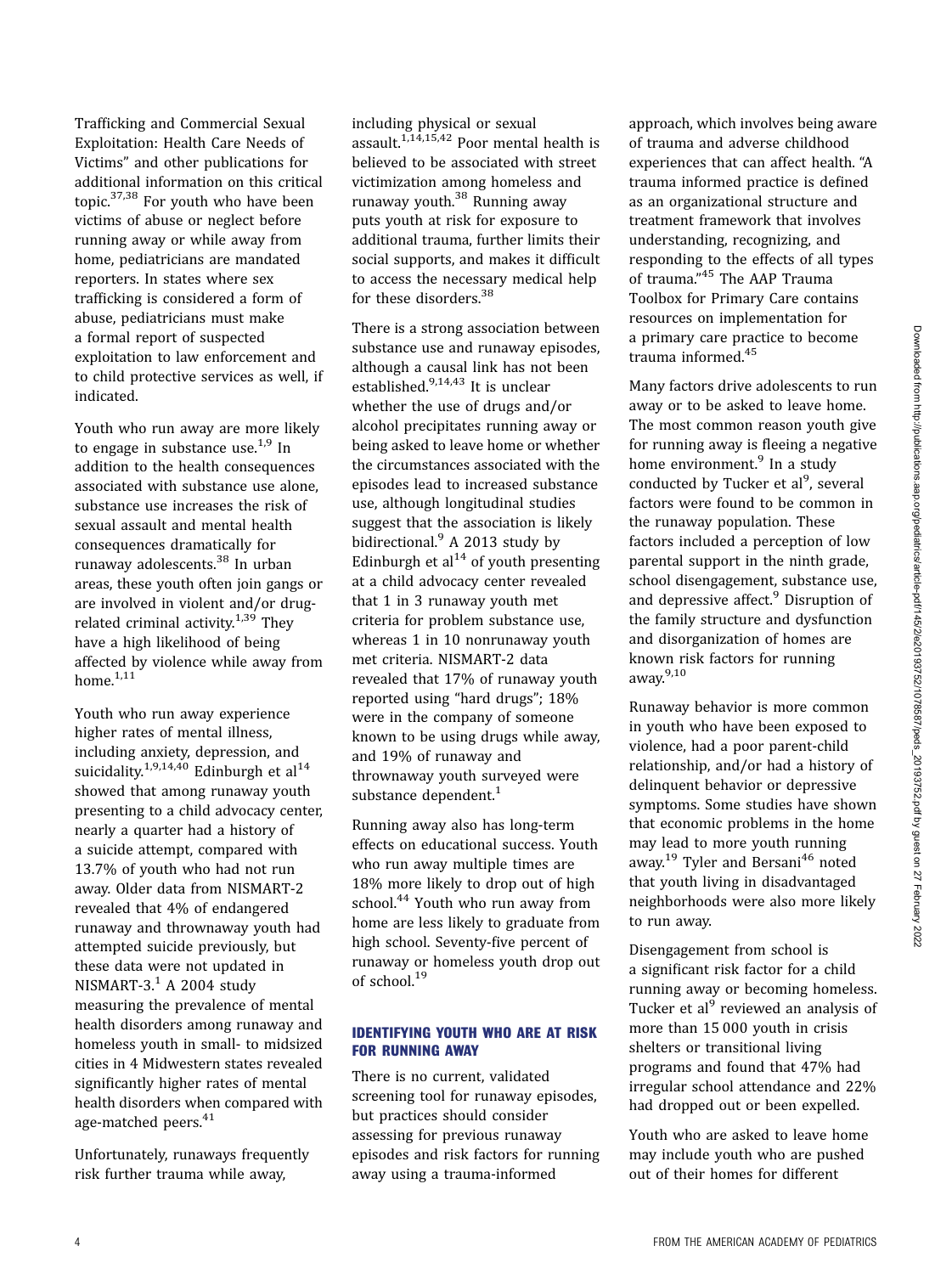reasons, some because the family cannot provide for their specific mental health or disability needs, some because parents cannot afford to provide care, and many because of poor relationships between parents and vouth. $1,19$  $1,19$ 

Implementation of various screens during health care visits can assist to identify family stressors, school problems, and other social determinants of health that may increase the risk of running away. Screening tools such as the Well Child Care, Evaluation, Community Resources, Advocacy, Referral, Education survey instrument (WE CARE) and Safe Environment for Every Kid (SEEK) parent screening questionnaire screen families for problems related to education, housing, child maltreatment, domestic violence, and more. More information is available on the AAP Poverty and Child Health Web site.<sup>[47](#page-10-0)</sup> For, adolescents, pediatricians should conduct a thorough, confidential psychosocial assessment, such as the HEEADSSS assessment (home environment, education and employment, eating, peer-related activities, drugs, sexuality, suicide/ depression and safety). $48$  Routine depression screening is also recommended for teenagers. Pediatricians should also assess for protective factors, including whether adolescents consider themselves to have several sources of support at home, at school, and in the community.[14](#page-9-0)

When an adolescent at high risk for running away is identified, early intervention to prevent runaway episodes is recommended. Use of practice- and community-based resources to address any modifiable risk factors, support the psychological and behavioral health needs of the child and family, and ensure safety can be helpful. Pediatricians can share information regarding national resources for runaways and their families, including the National

Runaway Safeline and the NCMEC (see Resources). Pediatricians can ask adolescents where they would go if they were to run away or be forced out, specifically assessing for other safe, supportive adults who might be able and willing to provide shelter and support in a crisis. Pediatricians can refer families to local resources for behavioral health, family therapy, and support and assistance with other issues.

Several high-risk populations deserve additional attention, including victims of abuse and neglect, LGBTQ youth, and youth in protective custody. Each of these populations is discussed in further detail in the sections that follow. Adolescents in these subgroups are at high risk for running away and may experience significant health effects while away.

#### VICTIMS OF ABUSE AND NEGLECT

Among runaway and thrownaway youth surveyed as part of NISMART-2, 21% (estimated 350 400) reported being physically or sexually abused at home in the year before the episode or were afraid of abuse if they returned.<sup>[1](#page-8-0)</sup> Across multiple studies of homeless youth, rates of sexual abuse ranged from 17% to 35% and physical abuse ranged from 40% to  $60\%$ <sup>[19,26](#page-9-0)</sup> Approximately 20% of street youth have, at some point, been removed from their homes by authorities because of neglect or abuse.<sup>[32](#page-9-0)</sup> Runaway youth consistently report family conflict as a primary reason for leaving the home. $32,49$  $32,49$ Thrane et al $^{10}$  studied the impact of family abuse on running away, deviance, and street victimization and found that adolescents who had been exposed to neglect and sexual abuse ran away sooner and were more likely to be victimized on the street. Although most runaway youth are missing for less than 1 week and remain close to home, those who go missing for longer periods of time and who travel farther from home are more likely to have been abused previously.[10](#page-9-0) As previously noted, while youth are away, they are at risk for further victimization. $14,38$  $14,38$ 

# LGBTQ YOUTH

As noted previously, a decade of research suggests that an estimated 20% to 40% of teenagers who are homeless identify as LGBTQ, compared with 4% to 10% of nonhomeless peers.[25](#page-9-0)–[28](#page-9-0) In a 2012 survey of service providers for homeless youth and youth at risk for homelessness, Durso and Gates<sup>[50](#page-10-0)</sup> explored reasons for homelessness among LGBTQ youth and found that nearly half (46%) of LGBTQ youth reported running away because of rejection relating to sexual orientation or gender identity, and 43% reported being forced out by parents because of sexual orientation or gender identity. Nearly one-third of these youth (32%) attributed their homelessness to physical, sexual, or verbal abuse at home.<sup>[50](#page-10-0)</sup> To the authors' knowledge, there are no specific data that are focused on LGBTQ runaway youth; thus, the literature on LGBTQ homeless youth is used more generally in this discussion given the significant overlap in this population.

LGBTQ youth are more likely to be affected by the many health risks associated with homelessness.[41,50,51](#page-10-0) LGBTQ youth who are homeless report higher rates of survival sex, substance use, and victimization when compared with non-LGBTQ homeless youth. $^{41,51-53}$  $^{41,51-53}$  $^{41,51-53}$  $^{41,51-53}$  $^{41,51-53}$  A survey by Cochran et  $al<sup>51</sup>$  $al<sup>51</sup>$  $al<sup>51</sup>$  comparing LGBT homeless youth and heterosexual homeless youth revealed that LGBT youth reported, on average, 7.4 more acts of sexual victimization than their heterosexual counterparts and had significantly higher rates of psychopathology.[50](#page-10-0) LGBTQ youth also experience higher rates of depression and suicidality.[41,53](#page-10-0),[54](#page-10-0) In a multistate single-day survey of homeless youth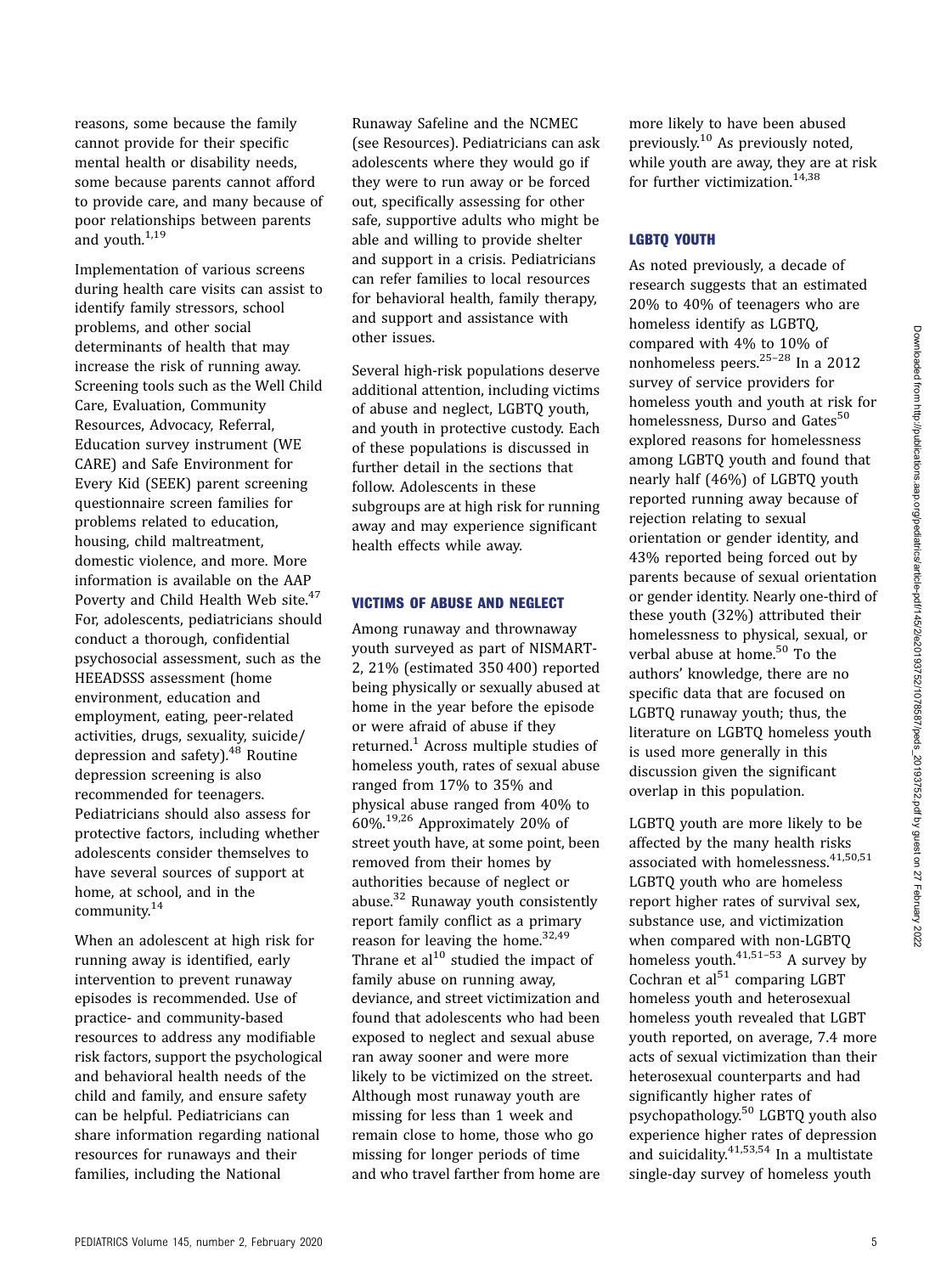Downloaded from http://publications.aap.org/pediatrics/article-pdf/145/2/e20193752/1078587/peds\_20193752.pdf by guest on 27 February 2022 Downloaded from http://publications.aap.org/pediatrics/article-pdf/145/2/e20193752/1078587/peds\_20193752.pdf by guest on 27 February 2022

by Van Leeuwen et al,  $54$  62% of LGBTQ homeless youth reported a previous suicide attempt, compared with 29% of non-LGBTQ homeless youth.[54](#page-10-0) In the same study, homeless LGBTQ youth had higher rates of sexually transmitted infections, including HIV, than heterosexual homeless youth.<sup>[54](#page-10-0)</sup>

# YOUTH IN PROTECTIVE CUSTODY

Data on runaway youth living in protective custody, including foster care, vary depending on the source of the data.<sup>[55](#page-10-0)-[57](#page-10-0)</sup> In 2017, 4734 (1.1%) of the 442 995 children in foster care in the United States ran away from their foster care placements, consistent with data reported by the US Department of Health and Human Services in 2016. Data from 2010 include all runaways in foster care from birth to 18 years of age, but because young children do not have the capability to run away, the estimate of children who run away increases with age, with approximately 30% of youth 12 years or older in out-of-home care placements having run away.<sup>[58,59](#page-10-0)</sup> In 2013, Benoit-Bryan<sup>[59](#page-10-0)</sup> reported that older youth in foster care were more than 2.5 times more likely to run away than youth who do not live in foster care. Lin<sup>[58](#page-10-0)</sup> found that most foster youth who run away run to their family of origin and/or their friends out of a desire to maintain relationships with their community of origin.

One study from 2015 reported that youth in foster care who run away have often experienced emotional or psychological problems that began before entering foster care.<sup>[55](#page-10-0)</sup> Experiences such as parental incarceration and personal history of substance use were associated with a higher number of runaway episodes.<sup>[55](#page-10-0)</sup>

While in out-of-home care, children with developmental and cognitive disabilities were less likely to run

away, whereas children with mental and behavioral health problems were more likely to run away.<sup>[57](#page-10-0)</sup> Courtney and  $\text{Zinn}^{57}$  found that some mental and/or behavioral disorders, such as schizophrenia and other psychoses, were associated with lower risk of running away, but alcohol- and other substance-related disorders were associated with increased risk. Data from the 2009 Adoption and Foster Care Analysis and Reporting System (AFCARS), a federally mandated data collection system that includes caselevel information on (1) all children in foster care for whom child welfare agencies have responsibility for placement, care, and supervision and (2) children adopted through child welfare agencies, found that autism spectrum disorder was associated with a decreased incidence of running away.[55](#page-10-0)

Child welfare system–related characteristics, including the type of placement, permanency plan while in care, reason for placement, number of placements, and the quality of care received in placements were also found to be factors associated with runaway behaviors.<sup>[58](#page-10-0)</sup> The instability of foster care placements is a predictor of youth running away behavior, and multiple placements are related with an increased risk of running away.[58](#page-10-0) Children who ran away experienced an average of 6 placement settings.[58](#page-10-0) Stabilization of foster care placement is associated with fewer runaway episodes.<sup>[58](#page-10-0)</sup> Placement type is also important; youth in foster homes, especially if placed with a relative, are less likely to run away than those placed in residential care[.57](#page-10-0) In addition, children who are placed in the same foster home as a sibling are less likely to run away.<sup>[57](#page-10-0)</sup> Youth who know they are unlikely to be reunified with family or relatives and/or be adopted are more likely to run away.<sup>[55](#page-10-0)</sup> Of note, youth with a history of running away are 92% more likely to run away again.[58](#page-10-0)

Children who run away from out-ofhome care are at increased risk of negative consequences similar to all runaway youth, such as criminal victimization, sexual exploitation, and substance or alcohol use.<sup>55</sup>

For youth in protective custody, pediatricians should discuss stability of placement with the foster parent, case manager, and/or child, and a confidential discussion with the child should take place about how the child feels about where he or she is living and any concerns. For all children in foster care, it is critical that pediatricians recommend that their behavioral health needs be met. Pediatricians and other health care providers for youth in out-of-home custody can refer to the multiple resources available through the AAP on the Healthy Foster Care America Web page ([https://www.aap.org/en](https://www.aap.org/en-us/advocacy-and-policy/aap-health-initiatives/healthy-foster-care-america/Pages/default.aspx)[us/advocacy-and-policy/aap-health](https://www.aap.org/en-us/advocacy-and-policy/aap-health-initiatives/healthy-foster-care-america/Pages/default.aspx)[initiatives/healthy-foster-care](https://www.aap.org/en-us/advocacy-and-policy/aap-health-initiatives/healthy-foster-care-america/Pages/default.aspx)[america/Pages/default.aspx](https://www.aap.org/en-us/advocacy-and-policy/aap-health-initiatives/healthy-foster-care-america/Pages/default.aspx)).

# ROLE OF TECHNOLOGY AND SOCIAL MEDIA

The rapid expansion of social media has influenced the experiences of runaway youth in several ways. Early data exploring the nature of Internetinitiated crimes suggest that online relationships may increase the risk of running away. $60$  However, the evolving social media landscape makes the effects difficult to measure, and available follow-up data are limited. A study conducted from October 2001 to July 2002 of a random sample of law enforcement agencies described the characteristics of episodes in which juveniles became victims of sex crimes committed by people they met through the Internet.<sup>[61](#page-10-0)</sup> This study revealed that victims in these crimes were primarily 13- to 15-year-old girls who met adult male offenders and developed romantic relationships with them for 1 month or longer. In most cases, offenders did not deceive victims regarding their age or sexual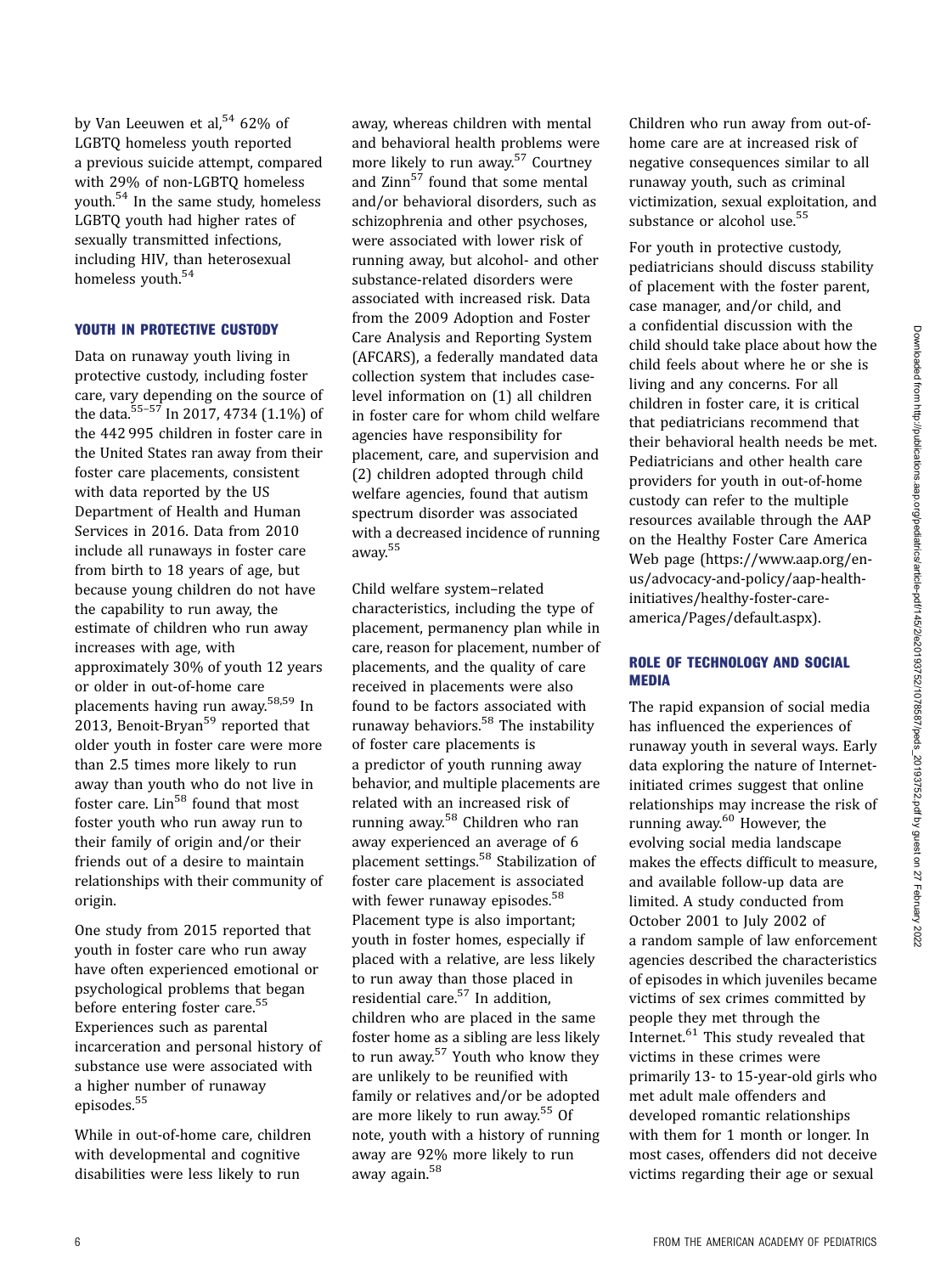motives. Of 129 cases studied, 5% involved violent offenses and 3% involved brief abductions in the setting of sexual assaults. Notably, 29% of the victims who attended face-to-face meetings were reported missing to police, with 24% being runaways and 5% who had misinformed parents regarding where they were going. $61$  In a 2014 study of law enforcement perspectives on the role of technology in child sexual exploitation, investigators working on child sexual exploitation cases report that technology has played a significant role in the majority of cases. $62$ 

Recognizing the potential links between runaway youth, sexual exploitation, and technology, in April 2018, the Family and Youth Services Bureau added a tool titled "Online Recruitment of Youth Via Social Media and the Internet" to its "Human Trafficking and Runaway and Homeless Youth: Practical Tools for Grantees." This tool explores the role of social media trafficking recruitment, lists red flags, and recommends prevention strategies for youth-serving agencies.<sup>[63](#page-11-0)</sup>

Innovative work has also emerged exploring the potential use of technology to improve health and access to services for homeless youth.[64](#page-11-0)–[68](#page-11-0) A 2016 study by Harpin et al $^{69}$  $^{69}$  $^{69}$  of homeless youth in Denver, Colorado, revealed that 71.9% of youth consistently used social media. Tyler and Schmitz<sup>[68](#page-11-0)</sup> reported on using texting technology for data collection and explored potential opportunities for interventions leveraging technology. Buccieri and Molleson<sup> $\vec{64}$  $\vec{64}$  $\vec{64}$ </sup> explored the use of a youth-developed application for homeless youth. In their study of law enforcement, Mitchell and Boyd<sup>[62](#page-10-0)</sup> discussed the potential opportunity for technology to be used to connect with difficult-to-reach populations that may be at risk for commercial sexual exploitation, including homeless and runway youth.

Although much of this work has focused on homeless youth specifically, it has potential implications for runaway youth and requires further study.

#### MANAGEMENT OF RUNAWAY EPISODES

For children who have run away, pediatricians can conduct a thorough assessment of mental health concerns; substance use; previous history of abuse, violence, or victimization while away; exposure to trauma; and sexual and reproductive health needs and treat accordingly. Pediatricians should provide comprehensive care, including psychological and social support, to families who have a child or adolescent who has recently returned home after running away. Often, these children are targeted for punishment for the act of running away or for the associated misdeeds of substance use, theft, or prostitution when what is needed is medical and psychological treatment, family realignment, or placement in protective custody.<sup>[3](#page-8-0)</sup>

Pediatricians can support and maintain awareness of programs that serve runaway youth and build connections with these programs through the medical home. Pediatricians may also consider sharing information regarding national resources for runaways and their families listed below, including the National Runaway Safeline and the NCMEC (see Resources).

# OPPORTUNITIES FOR FUTURE RESEARCH AND ACTION

Additional research on the recognition, management, and prevention of runaway episodes is critical. Specifically, the development of well-validated screening tools for identifying children who are at high risk for running away or being thrown away would help pediatricians and other health care providers better identify this highrisk population of adolescents.

Innovative, evidence-based interventions aimed at the prevention of runaway and thrownaway episodes in the clinical and community setting should also be developed and studied to guide practice- and communitybased intervention.

Another potential area of study is the role of the Internet and social media in episodes of runaway youth, including further exploration of safe media use and applications of social media and technology to better support youth who have run away.

Finally, policies and programs that improve health care access for runaway youth are essential. Federal legislation supporting the Runaway and Homeless Youth Program, initially passed in the 1970s and revised as recently as 2017, recognizes this need and provides funding for services that support runaway and homeless youth. This legislation includes grant funding for programs that target mental and physical health among runaway youth and integrate health care into existing services for youth.<sup>[70,71](#page-11-0)</sup> Shelter-based clinics, clinics for runaway youth, health care services for street youth, and free youth clinics all may serve as options to meet the health care needs of this population but must provide readily accessible, culturally competent, trauma-informed, and confidential care.<sup>72-[75](#page-11-0)</sup> The Runaway Intervention Program in Minnesota represents an innovative nursing-led intervention targeting runaway youth with promising outcomes.<sup>[73](#page-11-0),[76](#page-11-0),[77](#page-11-0)</sup> Community-based interventions that improve health care access and outcomes in a cost-effective manner should be studied and supported. Policy strategies are needed that improve access to health insurance and health care for runaway youth.

### **CONCLUSIONS**

Runaway and thrownaway youth, the largest category of missing children, require ongoing support and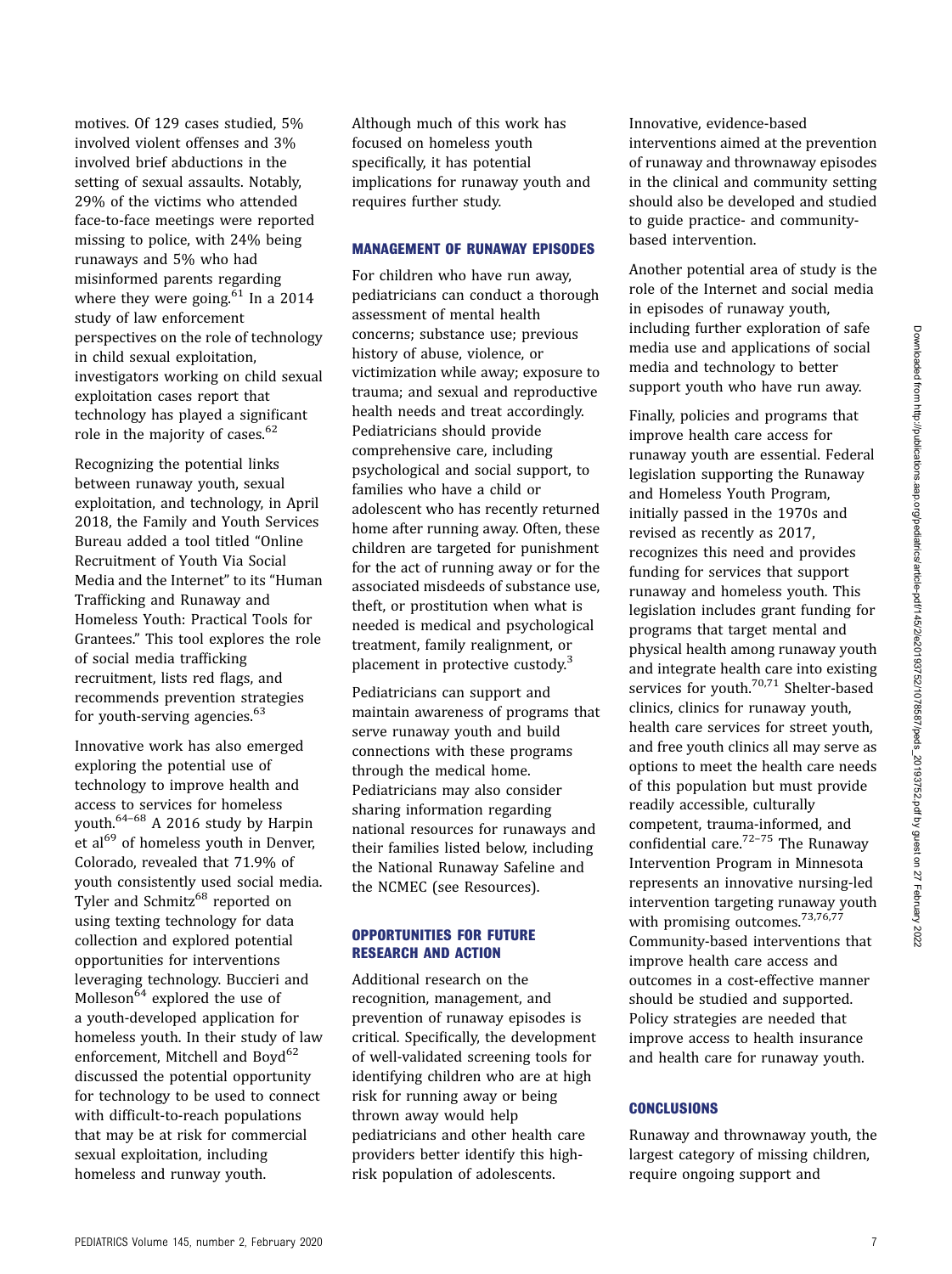continued engagement with pediatricians and other health care providers and community resources to prevent recurrence and address their unique health needs.

# RECOMMENDATIONS FOR CLINICAL **PRACTICE**

- Identify youth who are at high risk for running away or being thrown away.
	- Conduct a thorough, confidential social history and home environment, education and employment, eating, peer-related activities, drugs, sexuality, suicide and/or depression, and safety (HEEADSSS) assessment for all adolescents, including surveillance for risk factors known to be associated with running away.<sup>[48](#page-10-0)</sup> Routine depression screening is recommended for children 12 and up by using standardized tools such as the Patient Health Questionnaire for Adolescents (PHQ-A) and the primary care version of the Beck Depression Inventory (BDI)[.78](#page-11-0)
	- Assess whether adolescents consider themselves to have sources of support, including the pediatrician, so that they do not need to resort to running away. Ask them to identify an adult they feel comfortable confiding in and recommend they go to that adult if they are having any issues.
- Consider posting and sharing information regarding national resources for runaways and their families in waiting or examination rooms.
- If an adolescent is believed to be at high risk for running away or has run away before, discuss a safety plan for future runaway episodes, including a plan for accessing safe housing. Review potential health and behavioral risks associated with running

away and provide necessary health care to mitigate risk, such as reliable contraception and access to mental health care.

- If risk factors are identified, intervene early to prevent runaway episodes by using practice- and community-based resources to address any modifiable risk factors, support the psychological and behavioral health needs of the child and family, and ensure safety.
- Consider counseling special populations as follows:
	- Victims of abuse and neglect: For children with a known or suspected history of abuse or neglect, confirm that they feel safe in their current living situation.
	- LGBTQ youth: Help support sexual minority children and youth and their families, particularly about the process of coming out regarding nonconforming gender expression or sexual orientation.
	- Youth in protective custody: For youth in protective custody, discuss stability of placement with the foster parent, case manager, and/or child. Discuss with the child how he or she feels about where he or she is living and any concerns.
	- Youth with mental health and/or substance use issues: Recommend appropriate ongoing mental health support and services. For substance use, consider using the screening, brief intervention, and referral to treatment (SBIRT) outlined in the AAP policy statement and clinical report.<sup>79,80</sup>
- Support and maintain awareness of programs that serve youth who have run away or are homeless, including hotlines, shelters, and other resources to provide for basic needs while youth are away (see Resources).
- For youth who have run away, conduct a thorough assessment of

mental health concerns; substance use; previous history of abuse, violence, or victimization while away; exposure to trauma; and sexual and reproductive health needs and treat accordingly. Youth who have run away may run away again. Refer at-risk youth to programs that are focused on selfempowerment, healthy sexuality, and relationships and safety planning with the goal of increasing youth resilience.

- Provide comprehensive care through a trauma-informed lens, including psychological and social support, to families who have a child or adolescent who has recently returned home after running away.
- Although the prevention of runaway episodes has not been well studied, prevention likely depends on the development of strong, nurturing, reciprocal relationships from early childhood. Building on existing approaches within Bright Futures for health supervision visits and validated community programs, the AAP supports efforts to promote positive relationships and positive parenting strategies early on.
- $\bullet$  In states where sex trafficking is considered a form of abuse, pediatricians must make a formal report of suspected exploitation to law enforcement and to child protective services as well, if indicated.

# RESOURCES

- The National Runaway Safeline, formerly known as the National Runaway Switchboard (1–800- RUNAWAY; [https://www.](https://www.1800runaway.org/) [1800runaway.org/](https://www.1800runaway.org/)), serves as a hotline for children considering running away and those who have run away.
- NCMEC ([www.missingkids.com](http://www.missingkids.com)): If a child runs away, the parent or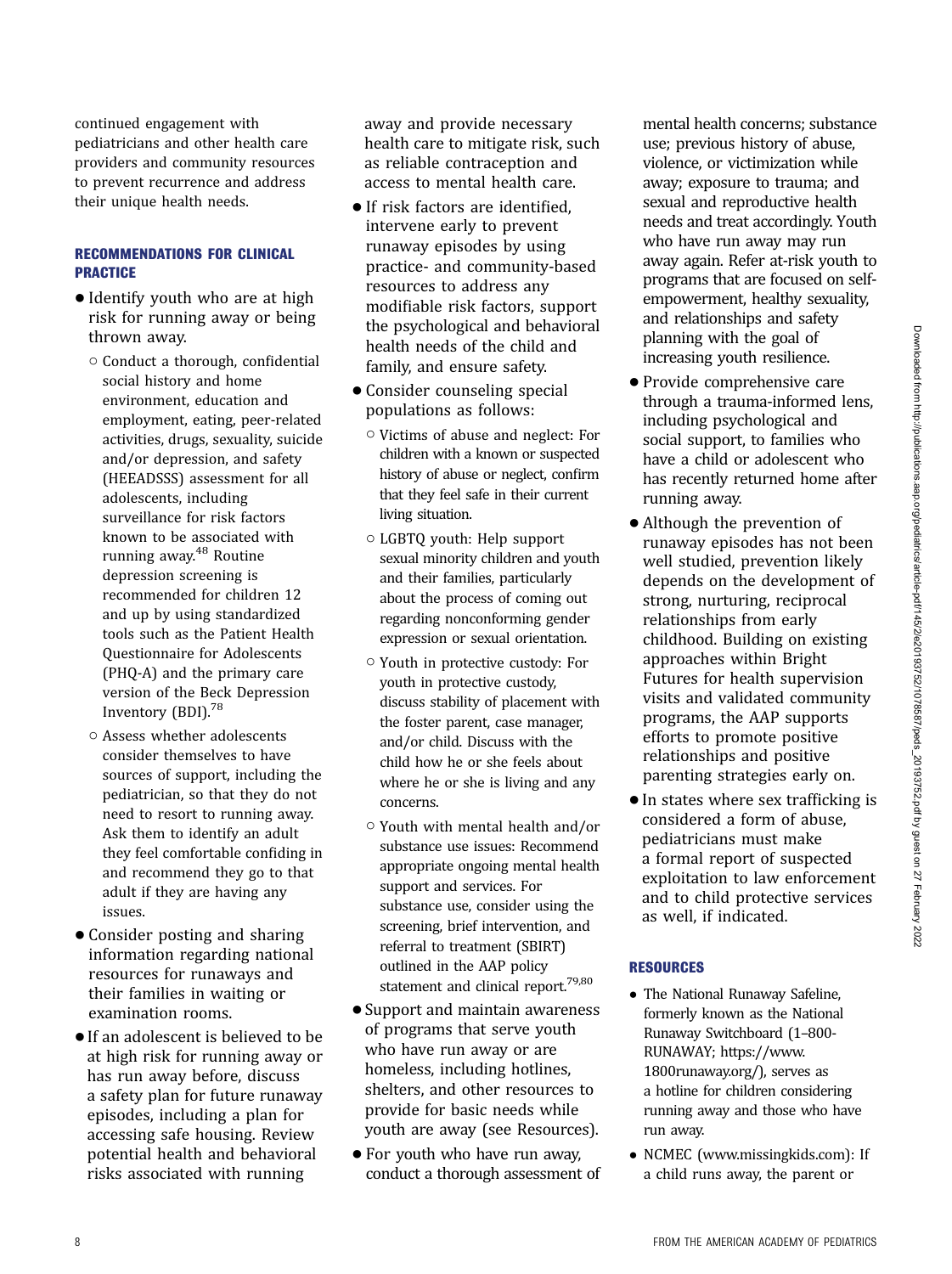<span id="page-8-0"></span>guardian should contact the NCMEC at 1-800-THE-LOST in addition to reporting the incident to law enforcement. Any information about a missing child or suspected sexual exploitation should be reported to NCMEC.

- Strengthening Families [\(www.](http://www.strengtheningfamilies.net) [strengtheningfamilies.net\)](http://www.strengtheningfamilies.net) provides resources for building resilience in parents and children.
- National Network for Youth [\(www.](http://www.nn4youth.org) [nn4youth.org\)](http://www.nn4youth.org) is a public education and policy advocacy organization dedicated to the prevention and eradication of youth homelessness.

### LEAD AUTHORS

Thresia B. Gambon, MD, MPH, MBA, FAAP Janna R. Gewirtz O'Brien, MD, FAAP

#### COMMITTEE ON PSYCHOSOCIAL ASPECTS OF CHILD AND FAMILY HEALTH, 2019–2020

Arthur Lavin, MD, FAAP, Chairperson George LaMonte Askew, MD, FAAP Rebecca Baum, MD, FAAP Evelyn Berger-Jenkins, MD, FAAP Tiffani Johnson, MD, FAAP Douglas Jutte, MD, MPH, FAAP Arwa Nasir, MBBS, MSc, MPH, FAAP

#### FORMER COMMITTEE ON PSYCHOSOCIAL ASPECTS OF CHILD AND FAMILY HEALTH MEMBERS

Michael W. Yogman, MD, FAAP, Former Chairperson Nerissa S. Bauer, MD, MPH, FAAP

1. Hammer H, Finkelhor D, Sedlak AJ. Runaway/Thrownaway Children: National Estimates and Characteristics. Washington, DC: US Department of Justice, Office of Justice Programs, Office of Juvenile Justice and Delinquency Prevention; 2002. Available at: [https://www.ncjrs.gov/pdf](https://www.ncjrs.gov/pdffiles1/ojjdp/196469.pdf)files1/ojjdp/ [196469.pdf.](https://www.ncjrs.gov/pdffiles1/ojjdp/196469.pdf) Accessed March 1, 2017

**FUNDING:** No external funding.

**REFERENCES** 

Thresia B. Gambon, MD, FAAP Keith M. Lemmon, MD, FAAP Jason Richard Rafferty, MD, MPH, EdM, FAAP Lawrence Sagin Wissow, MD, MPH, FAAP

#### LIAISONS

Sharon Berry, PhD, ABPP, LP – Society of Pediatric Psychology Edward R. Christophersen, PhD, ABPP, FAAP – Society of Pediatric Psychology Kathleen Davis, LSW – Family Liaison Norah L. Johnson, PhD, RN, CPNP-BC – National Association of Pediatric Nurse **Practitioners** Rachel Shana Segal, MD – Section on Pediatric Trainees Abigail Boden Schlesinger, MD – American Academy of Child and Adolescent Psychiatry Amy Starin, PhD, LCSW – National Association of Social Workers

#### **STAFF**

POTENTIAL CONFLICT OF INTEREST: The authors have indicated they have no potential conflicts of interest to disclose.

Carolyn McCarty, PhD

#### COUNCIL ON COMMUNITY PEDIATRICS, 2019–2020

James Duffee, MD, MPH, FAAP, Chairperson Kimberley J. Dilley, MD, MPH, FAAP Andrea E. Green, MD, FAAP Joyce Javier, MD, MPH, MS, FAAP Madhulika Mathur, MD, MPH, FAAP Gerri Mattson, MD, FAAP Kimberly G. Montez, MD, MPH, FAAP Jacqueline L. Nelson, MD, FAAP Christopher B. Peltier, MD, FAAP

#### FORMER COUNCIL ON COMMUNITY PEDIATRICS MEMBERS

Benjamin A. Gitterman, MD, FAAP Thresia B. Gambon, MD, MPH, MBA, FAAP Janna R. Gewirtz O'Brien, MD, FAAP Virginia Keane, MD, FAAP

#### LIAISONS

Donene Feist Zheyi Teoh, MD

#### **STAFF**

Dana Bennett-Tejes, MA Jean Davis, MPP

### **ABBREVIATIONS**

AAP: American Academy of **Pediatrics** LGBT: lesbian, gay, bisexual, and transgender LGBTQ: lesbian, gay, bisexual, transgender, and questioning NCMEC: National Center for Missing and Exploited Children NISMART-2: 1999 National Incidence Studies of Missing, Abducted, Runaway, and Thrownaway Children NISMART-3: 2013 National Incidence Studies of Missing, Abducted, Runaway, and Thrownaway Children

#### PEDIATRICS Volume 145, number 2, February 2020 9

- 2. Sedlak AJ, Finkelhor D, Brick JM; Office of Juvenile Justice and Delinquency Prevention. National estimates of missing children: updated findings from a survey of parents and other primary caretakers. 2017. Available at: [https://www.ojjdp.gov/](https://www.ojjdp.gov/pubs/250089.pdf) [pubs/250089.pdf.](https://www.ojjdp.gov/pubs/250089.pdf) Accessed June 11, 2019
- 3. Howard BJ, Broughton DD; American Academy of Pediatrics Committee on Psychosocial Aspects of Child and Family Health. The pediatrician's role in the prevention of missing children. Pediatrics. 2004;114(4):1100–1105. Reaffirmed January 2015
- 4. Greene JM, Sanchez R, Harris J, Cignetti C, Akin D, Wheeless S. Incidence and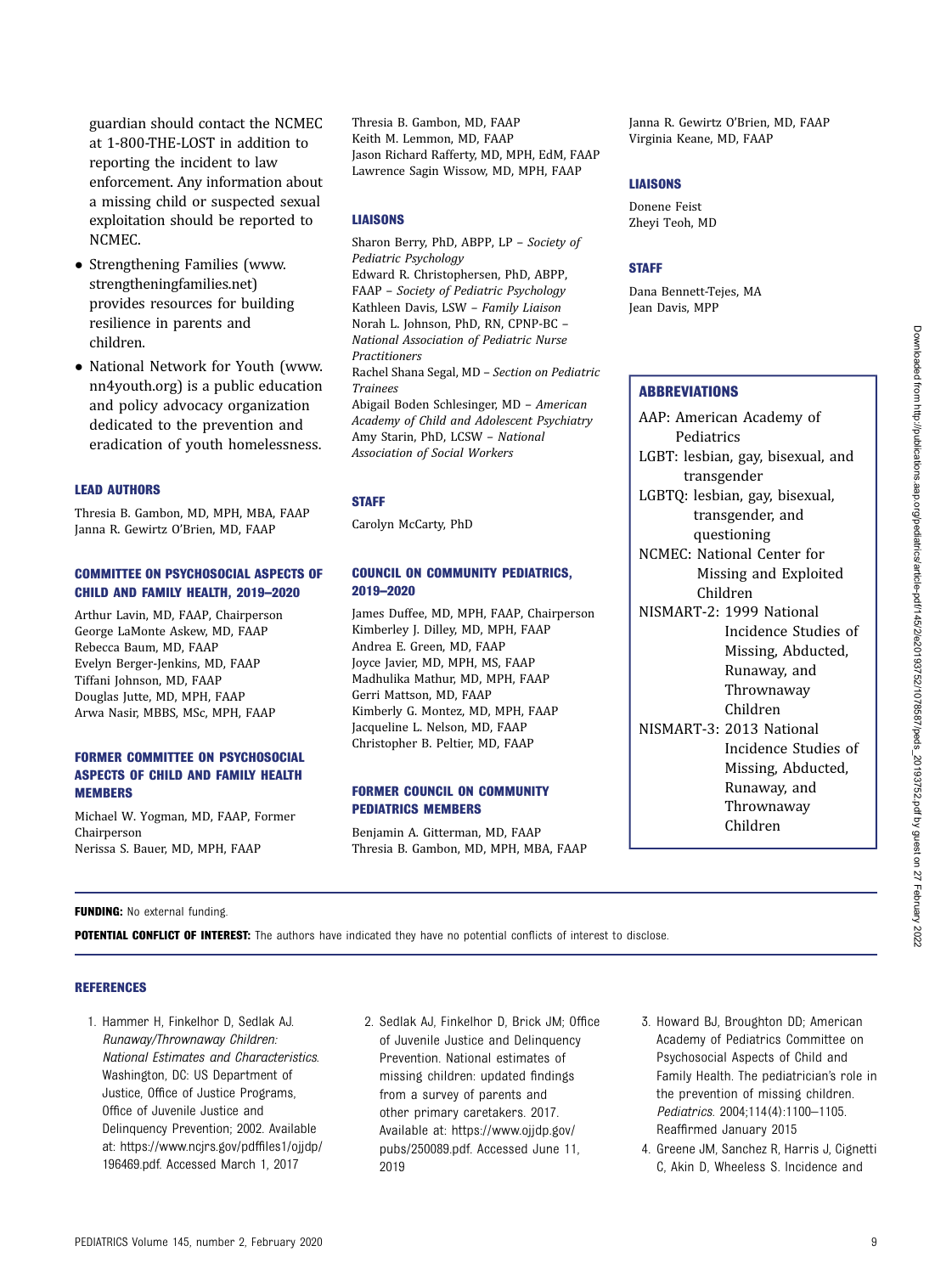<span id="page-9-0"></span>prevalence of homeless and runaway youth. 2003. Available at: [https://www.](https://www.acf.hhs.gov/sites/default/files/opre/incidence.pdf) [acf.hhs.gov/sites/default/](https://www.acf.hhs.gov/sites/default/files/opre/incidence.pdf)files/opre/ [incidence.pdf.](https://www.acf.hhs.gov/sites/default/files/opre/incidence.pdf) Accessed March 2017

- 5. Ringwalt CL, Greene JM, Robertson M, McPheeters M. The prevalence of homelessness among adolescents in the United States. Am J Public Health. 1998;88(9):1325–1329
- 6. Sanchez RP, Waller MW, Greene JM. Who runs? A demographic profile of runaway youth in the United States. J Adolesc Health. 2006;39(5):778–781
- 7. Minnesota Student Survey Interagency Team. Minnesota Student Survey 2013. Roseville, MN: Minnesota Department of Education; 2013. Available at: [http://w20.](http://w20.education.state.mn.us/MDEAnalytics/DataTopic.jsp?TOPICID=242) [education.state.mn.us/MDEAnalytics/](http://w20.education.state.mn.us/MDEAnalytics/DataTopic.jsp?TOPICID=242) [DataTopic.jsp?TOPICID=242](http://w20.education.state.mn.us/MDEAnalytics/DataTopic.jsp?TOPICID=242). Accessed January 21, 2019
- 8. Minnesota Student Survey Interagency Team. Minnesota Student Survey 2016. Roseville, MN: Minnesota Department of Education; 2016. Available at: [http://w20.](http://w20.education.state.mn.us/MDEAnalytics/DataTopic.jsp?TOPICID=242) [education.state.mn.us/MDEAnalytics/](http://w20.education.state.mn.us/MDEAnalytics/DataTopic.jsp?TOPICID=242) [DataTopic.jsp?TOPICID=242](http://w20.education.state.mn.us/MDEAnalytics/DataTopic.jsp?TOPICID=242). Accessed January 21, 2019
- 9. Tucker JS, Edelen MO, Ellickson PL, Klein DJ. Running away from home: a longitudinal study of adolescent risk factors and young adult outcomes. J Youth Adolesc. 2011;40(5):507–518
- 10. Thrane LE, Hoyt DR, Whitbeck LB, Yoder KA. Impact of family abuse on running away, deviance, and street victimization among homeless rural and urban youth. Child Abuse Negl. 2006;30(10): 1117–1128
- 11. Tyler KA, Gervais SJ, Davidson MM. The relationship between victimization and substance use among homeless and runaway female adolescents. J Interpers Violence. 2013;28(3): 474–493
- 12. Tyler KA, Johnson KA. A longitudinal study of the effects of early abuse on later victimization among high-risk adolescents [published correction appears in Violence Vict. 2006;21(4): preceding 403]. Violence Vict. 2006; 21(3):287–306
- 13. Whitbeck LB, Hoyt DR, Ackley KA. Families of homeless and runaway adolescents: a comparison of parent/ caretaker and adolescent perspectives on parenting, family violence, and

adolescent conduct. Child Abuse Negl. 1997;21(6):517–528

- 14. Edinburgh LD, Harpin SB, Garcia CM, Saewyc EM. Differences in abuse and related risk and protective factors by runaway status for adolescents seen at a U.S. Child Advocacy Centre. Int J Child Adolesc Resil. 2013;1(1):4–16
- 15. Edinburgh L, Pape-Blabolil J, Harpin SB, Saewyc E. Assessing exploitation experiences of girls and boys seen at a Child Advocacy Center. Child Abuse Negl. 2015;46:47–59
- 16. Edinburgh L, Saewyc E, Thao T, Levitt C. Sexual exploitation of very young Hmong girls. J Adolesc Health. 2006; 39(1):111–118
- 17. Lacoursiere T, Fontenot HB. The impact of running away on teen girls' sexual health. Nurs Womens Health. 2012; 16(5):411–417
- 18. Meltzer H, Ford T, Bebbington P, Vostanis P. Children who run away from home: risks for suicidal behavior and substance misuse. J Adolesc Health. 2012;51(5):415–421
- 19. National Conference of State Legislatures. Homeless and runaway youth. Available at: [http://www.ncsl.org/](http://www.ncsl.org/research/human-services/homeless-and-runaway-youth.aspx) [research/human-services/homeless](http://www.ncsl.org/research/human-services/homeless-and-runaway-youth.aspx)[and-runaway-youth.aspx](http://www.ncsl.org/research/human-services/homeless-and-runaway-youth.aspx). Accessed March 20, 2017
- 20. Pergamit M, Ernst M, Benoit-Bryan J, Kessel J; National Runaway Switchboard. Why they run: an in-depth look at America's runaway youth. 2010. Available at: [http://www.missingkids.](http://www.missingkids.org/footer/media/keyfacts) [org/footer/media/keyfacts.](http://www.missingkids.org/footer/media/keyfacts) Accessed February 3, 2018
- 21. The National Center for Missing and Exploited Children. Key facts. Available at: [www.missingkids.com.](http://www.missingkids.com) Accessed March 17, 2018
- 22. National Runaway Safeline; US Department of Health and Human Services. National trends on youth in crisis in the United States: an analysis of trends in crisis connections to the National Runaway Safeline over the past decade (2007–2017). 2018. Available at: [https://www.1800runaway.](https://www.1800runaway.org/wp-content/uploads/2018/11/NRS-2018-Trend-Report_Final.pdf) [org/wp-content/uploads/2018/11/NRS-](https://www.1800runaway.org/wp-content/uploads/2018/11/NRS-2018-Trend-Report_Final.pdf)[2018-Trend-Report\\_Final.pdf.](https://www.1800runaway.org/wp-content/uploads/2018/11/NRS-2018-Trend-Report_Final.pdf) Accessed January 21, 2019
- 23. Morton MH, Dworsky A, Matjasko JL, et al. Prevalence and correlates of

youth homelessness in the United States. J Adolesc Health. 2018;62(1): 14–21

- 24. US Department of Justice. National vs. native missing youth statistics. Available at: [https://amber-ic.org/wp](https://amber-ic.org/wp-content/uploads/2017/11/NationalvsNativeMissingYouth.pdf)[content/uploads/2017/11/](https://amber-ic.org/wp-content/uploads/2017/11/NationalvsNativeMissingYouth.pdf) [NationalvsNativeMissingYouth.pdf.](https://amber-ic.org/wp-content/uploads/2017/11/NationalvsNativeMissingYouth.pdf) Accessed August 2, 2019
- 25. Narendorf SC, Santa Maria DM, Cooper JA. Youth Count 2.0!: full report of findings 2015. Available at: [https://](https://www.uh.edu/socialwork/_docs/Research/FINAL%20REPORT%20YOUTH%20COUNT%202.0.pdf) [www.uh.edu/socialwork/\\_docs/Resea](https://www.uh.edu/socialwork/_docs/Research/FINAL%20REPORT%20YOUTH%20COUNT%202.0.pdf) [rch/FINAL%20REPORT%20YOUTH%](https://www.uh.edu/socialwork/_docs/Research/FINAL%20REPORT%20YOUTH%20COUNT%202.0.pdf) [20COUNT%202.0.pdf](https://www.uh.edu/socialwork/_docs/Research/FINAL%20REPORT%20YOUTH%20COUNT%202.0.pdf). Accessed April 28, 2019
- 26. Cray A, Miller K, Durso LE; Center for American Progress. Seeking shelter: the experiences and unmet needs of LGBT homeless youth. 2013. Available at: [https://www.americanprogress.org/](https://www.americanprogress.org/issues/lgbt/reports/2013/09/26/75746/seeking-shelter-the-experiences-and-unmet-needs-of-lgbt-homeless-youth/) [issues/lgbt/reports/2013/09/26/75746/](https://www.americanprogress.org/issues/lgbt/reports/2013/09/26/75746/seeking-shelter-the-experiences-and-unmet-needs-of-lgbt-homeless-youth/) [seeking-shelter-the-experiences-and](https://www.americanprogress.org/issues/lgbt/reports/2013/09/26/75746/seeking-shelter-the-experiences-and-unmet-needs-of-lgbt-homeless-youth/)[unmet-needs-of-lgbt-homeless-youth/](https://www.americanprogress.org/issues/lgbt/reports/2013/09/26/75746/seeking-shelter-the-experiences-and-unmet-needs-of-lgbt-homeless-youth/). Accessed April 28, 2019
- 27. Corliss HL, Goodenow CS, Nichols L, Austin SB. High burden of homelessness among sexual-minority adolescents: findings from a representative Massachusetts high school sample. Am J Public Health. 2011;101(9):1683–1689
- 28. Cunningham M, Pergamit M, Astone N, Luna J; Urban Institute. Homeless LGBTQ youth. 2014. Available at: [www.urban.](http://www.urban.org/research/publication/homeless-lgbtq-youth) [org/research/publication/homeless](http://www.urban.org/research/publication/homeless-lgbtq-youth)[lgbtq-youth](http://www.urban.org/research/publication/homeless-lgbtq-youth). Accessed April 28, 2019
- 29. Yates GL, MacKenzie R, Pennbridge J, Cohen E. A risk profile comparison of runaway and non-runaway youth. Am J Public Health. 1988;78(7):820–821
- 30. Council on Community Pediatrics. Providing care for children and adolescents facing homelessness and housing insecurity. Pediatrics. 2013; 131(6):1206–1210. Reaffirmed October 2016
- 31. Thrane LE, Chen X. Impact of running away on girls' pregnancy. J Adolesc. 2012;35(2):443–449
- 32. Robertson MJ, Toro PA. Homeless youth: research, intervention, and policy. In: Fosburg LB, Dennis DL, eds. Practical Lessons: The 1998 National Symposium on Homelessness Research. Washington, DC: US Department of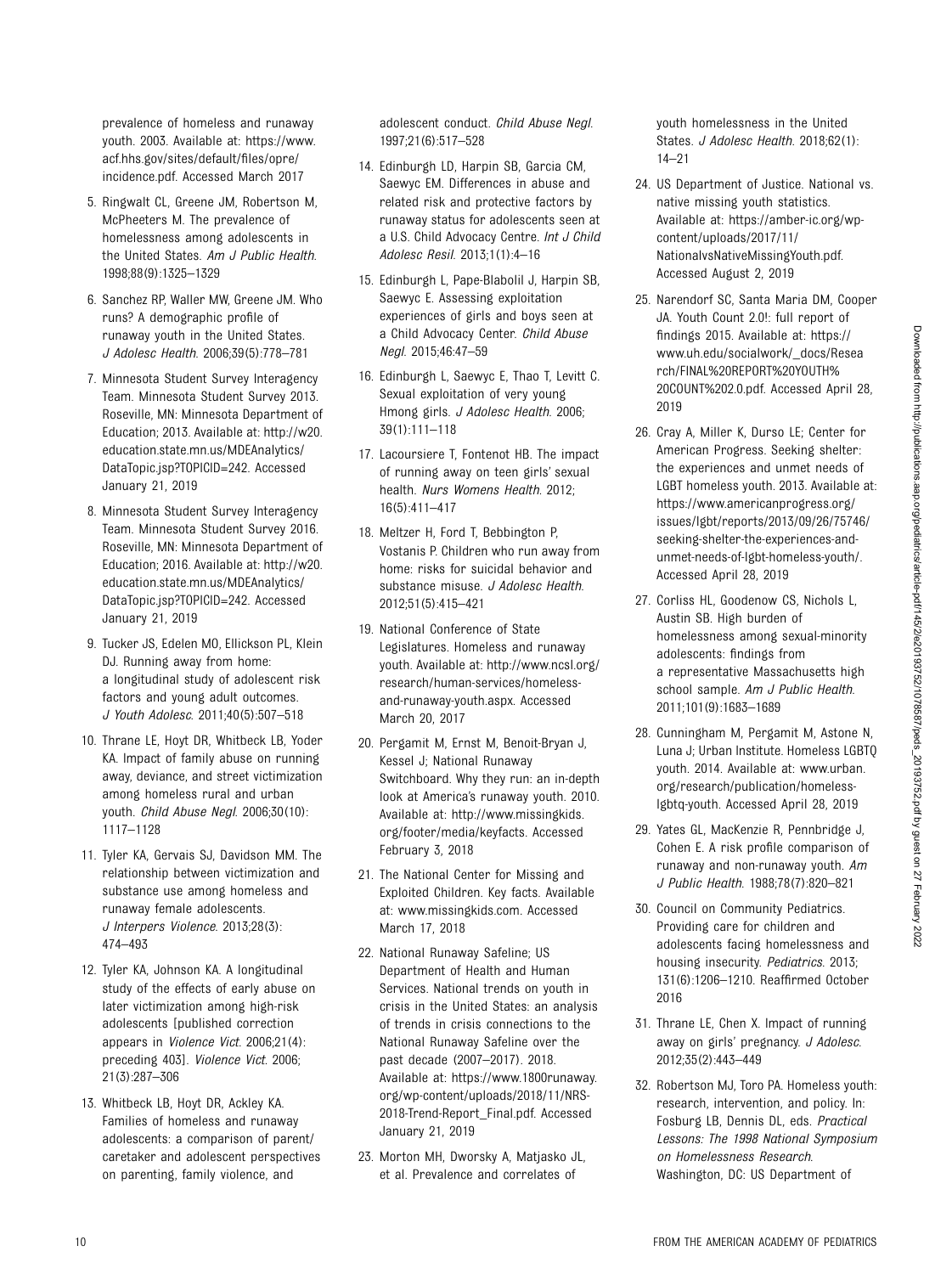<span id="page-10-0"></span>Housing and Urban Development, US Department of Health and Human Services; 1999:77–108

- 33. Thompson SJ, Bender KA, Lewis CM, Watkins R. Runaway and pregnant: risk factors associated with pregnancy in a national sample of runaway/ homeless female adolescents. J Adolesc Health. 2008;43(2):125–132
- 34. Thompson SJ, Pillai VK. Determinants of runaway episodes among adolescents using crisis shelter services. Int J Soc Welf. 2006;15(2):142–149
- 35. Thompson SJ. Risk/protective factors associated with substance use among runaway/homeless youth utilizing emergency shelter services nationwide. Subst Abus. 2004;25(3):13–26
- 36. Greene JM, Ringwalt CL. Pregnancy among three national samples of runaway and homeless youth. J Adolesc Health. 1998;23(6):370–377
- 37. Greenbaum J, Crawford-Jukubiak JE; Committee on Child Abuse and Neglect. Child sex trafficking and commercial sexual exploitation: health care needs of victims. Pediatrics. 2015;135(3): 566–574
- 38. Thrane LE, Yoder KA, Chen X. The influence of running away on the risk of female sexual assault in the subsequent year. Violence Vict. 2011; 26(6):816–829
- 39. Crawford DM, Whitbeck LB, Hoyt DR. Propensity for violence among homeless and runaway adolescents: an event history analysis. Crime Delinq. 2011;57(6):950–968
- 40. Lim C, Rice E, Rhoades H. Depressive symptoms and their association with adverse environmental factors and substance use in runaway and homeless youths. J Res Adolesc. 2016; 26(3):403–417
- 41. Whitbeck LB, Johnson KD, Hoyt DR, Cauce AM. Mental disorder and comorbidity among runaway and homeless adolescents. J Adolesc Health. 2004;35(2):132–140
- 42. Bender K, Brown SM, Thompson SJ, Ferguson KM, Langenderfer L. Multiple victimizations before and after leaving home associated with PTSD, depression, and substance use disorder among homeless youth. Child Maltreat. 2015;20(2):115–124
- 43. Holliday SB, Edelen MO, Tucker JS. Family functioning and predictors of runaway behavior among at-risk youth. Child Adolesc Social Work J. 2017;34(3): 247–258
- 44. Aratani Y, Cooper JL. The effects of runaway-homeless episodes on high school dropout. Youth Soc. 2015;47(2): 173–198
- 45. American Academy of Pediatrics. Trauma toolbox for primary care. Available at: [https://www.aap.org/en](https://www.aap.org/en-us/advocacy-and-policy/aap-health-initiatives/resilience/Pages/Becoming-a-Trauma-Informed-Practice.aspx)[us/advocacy-and-policy/aap-health](https://www.aap.org/en-us/advocacy-and-policy/aap-health-initiatives/resilience/Pages/Becoming-a-Trauma-Informed-Practice.aspx)[initiatives/resilience/Pages/Becoming](https://www.aap.org/en-us/advocacy-and-policy/aap-health-initiatives/resilience/Pages/Becoming-a-Trauma-Informed-Practice.aspx)[a-Trauma-Informed-Practice.aspx](https://www.aap.org/en-us/advocacy-and-policy/aap-health-initiatives/resilience/Pages/Becoming-a-Trauma-Informed-Practice.aspx). Accessed October 3, 2019
- 46. Tyler KA, Bersani BE. A longitudinal study of early adolescent precursors to running away. J Early Adolesc. 2008; 28(2):230–251
- 47. American Academy of Pediatrics. Poverty and child health toolkit. Available at: [https://www.aap.org/en](https://www.aap.org/en-us/advocacy-and-policy/aap-health-initiatives/poverty/Pages/home.aspx)[us/advocacy-and-policy/aap-health](https://www.aap.org/en-us/advocacy-and-policy/aap-health-initiatives/poverty/Pages/home.aspx)[initiatives/poverty/Pages/home.aspx](https://www.aap.org/en-us/advocacy-and-policy/aap-health-initiatives/poverty/Pages/home.aspx). Accessed June 27, 2019
- 48. American Academy of Pediatrics. Bright Futures. Performing preventative services: a bright futures handbook. Available at: [https://brightfutures.aap.o](https://brightfutures.aap.org/Bright%20Futures%20Documents/History,%20Observation,%20and%20Surveillance.pdf) [rg/Bright%20Futures%20Documents/Hi](https://brightfutures.aap.org/Bright%20Futures%20Documents/History,%20Observation,%20and%20Surveillance.pdf) [story,%20Observation,%20and%20Su](https://brightfutures.aap.org/Bright%20Futures%20Documents/History,%20Observation,%20and%20Surveillance.pdf) [rveillance.pdf.](https://brightfutures.aap.org/Bright%20Futures%20Documents/History,%20Observation,%20and%20Surveillance.pdf) Accessed July 23, 2019
- 49. National Runaway Safeline. NRS call statistics. Available at: [https://www.](https://www.1800runaway.org/trendreport2017/) [1800runaway.org/trendreport2017/.](https://www.1800runaway.org/trendreport2017/) Accessed November 15, 2018
- 50. Durso LE, Gates GJ. Serving Our Youth: Findings from a National Survey of Service Providers Working with Lesbian, Gay, Bisexual and Transgender Youth Who Are Homeless or At Risk of Becoming Homeless. Los Angeles, CA: The Williams Institute with True Colors Fund, The Palette Fund; 2012. Available at: [https://williamsinstitute.law.ucla.](https://williamsinstitute.law.ucla.edu/research/safe-schools-and-youth/serving-our-youth-july-2012/) [edu/research/safe-schools-and-youth/](https://williamsinstitute.law.ucla.edu/research/safe-schools-and-youth/serving-our-youth-july-2012/) [serving-our-youth-july-2012/](https://williamsinstitute.law.ucla.edu/research/safe-schools-and-youth/serving-our-youth-july-2012/). Accessed January 31, 2019
- 51. Cochran BN, Stewart AJ, Ginzler JA, Cauce AM. Challenges faced by homeless sexual minorities: comparison of gay, lesbian, bisexual, and transgender homeless adolescents with their heterosexual counterparts. Am J Public Health. 2002;92(5):773–777
- 52. Rice E, Barman-Adhikari A, Rhoades H, et al. Homelessness experiences, sexual orientation, and sexual risk taking among high school students in Los Angeles. J Adolesc Health. 2013;52(6): 773–778
- 53. Keuroghlian AS, Shtasel D, Bassuk EL. Out on the street: a public health and policy agenda for lesbian, gay, bisexual, and transgender youth who are homeless. Am J Orthopsychiatry. 2014; 84(1):66–72
- 54. Van Leeuwen JM, Boyle S, Salomonsen-Sautel S, et al. Lesbian, gay, and bisexual homeless youth: an eight-city public health perspective. Child Welfare. 2006;85(2):151–170
- 55. Kim H, Chenot D, Lee S. Running away from out-of-home care: a multilevel analysis. Child Soc. 2015;29(2):109–121
- 56. Finkelstein M, Wamsley M, Currie D, Miranda D; Vera Institute of Justice. Youth who chronically AWOL from foster care. 2004. Available at: [https://www.](https://www.vera.org/publications/youth-who-chronically-awol-from-foster-care-why-they-run-where-they-go-and-what-can-be-done) [vera.org/publications/youth-who](https://www.vera.org/publications/youth-who-chronically-awol-from-foster-care-why-they-run-where-they-go-and-what-can-be-done)[chronically-awol-from-foster-care-why](https://www.vera.org/publications/youth-who-chronically-awol-from-foster-care-why-they-run-where-they-go-and-what-can-be-done)[they-run-where-they-go-and-what-can](https://www.vera.org/publications/youth-who-chronically-awol-from-foster-care-why-they-run-where-they-go-and-what-can-be-done)[be-done](https://www.vera.org/publications/youth-who-chronically-awol-from-foster-care-why-they-run-where-they-go-and-what-can-be-done). Accessed February 4, 2018
- 57. Courtney ME, Zinn A. Predictors of running away from out-of-home care. Child Youth Serv Rev. 2009;31(12): 1298–1306
- 58. Lin C-H. Children who run away from foster care: who are the children and what are the risk factors? Child Youth Serv Rev. 2012;34(4):807–813
- 59. Benoit-Bryan J. Family characteristics and runaway youth. 2013. Available at: [https://www.1800runaway.org/wp](https://www.1800runaway.org/wp-content/uploads/2015/05/Family-Characteristics-and-Runaway-Behavior-final2.pdf)[content/uploads/2015/05/Family-](https://www.1800runaway.org/wp-content/uploads/2015/05/Family-Characteristics-and-Runaway-Behavior-final2.pdf)[Characteristics-and-Runaway-Behavior](https://www.1800runaway.org/wp-content/uploads/2015/05/Family-Characteristics-and-Runaway-Behavior-final2.pdf)fi[nal2.pdf.](https://www.1800runaway.org/wp-content/uploads/2015/05/Family-Characteristics-and-Runaway-Behavior-final2.pdf) Accessed July 22, 2019
- 60. Wolak J, Finkelhor D, Mitchell KJ, Ybarra ML. Online "predators" and their victims: myths, realities, and implications for prevention and treatment. Am Psychol. 2008;63(2): 111–128
- 61. Wolak J, Finkelhor D, Mitchell K. Internet-initiated sex crimes against minors: implications for prevention based on findings from a national study. J Adolesc Health. 2004;35(5): 424.e11-424.e20
- 62. Mitchell KJ, Boyd D. Understanding the Role of Technology in the Commercial